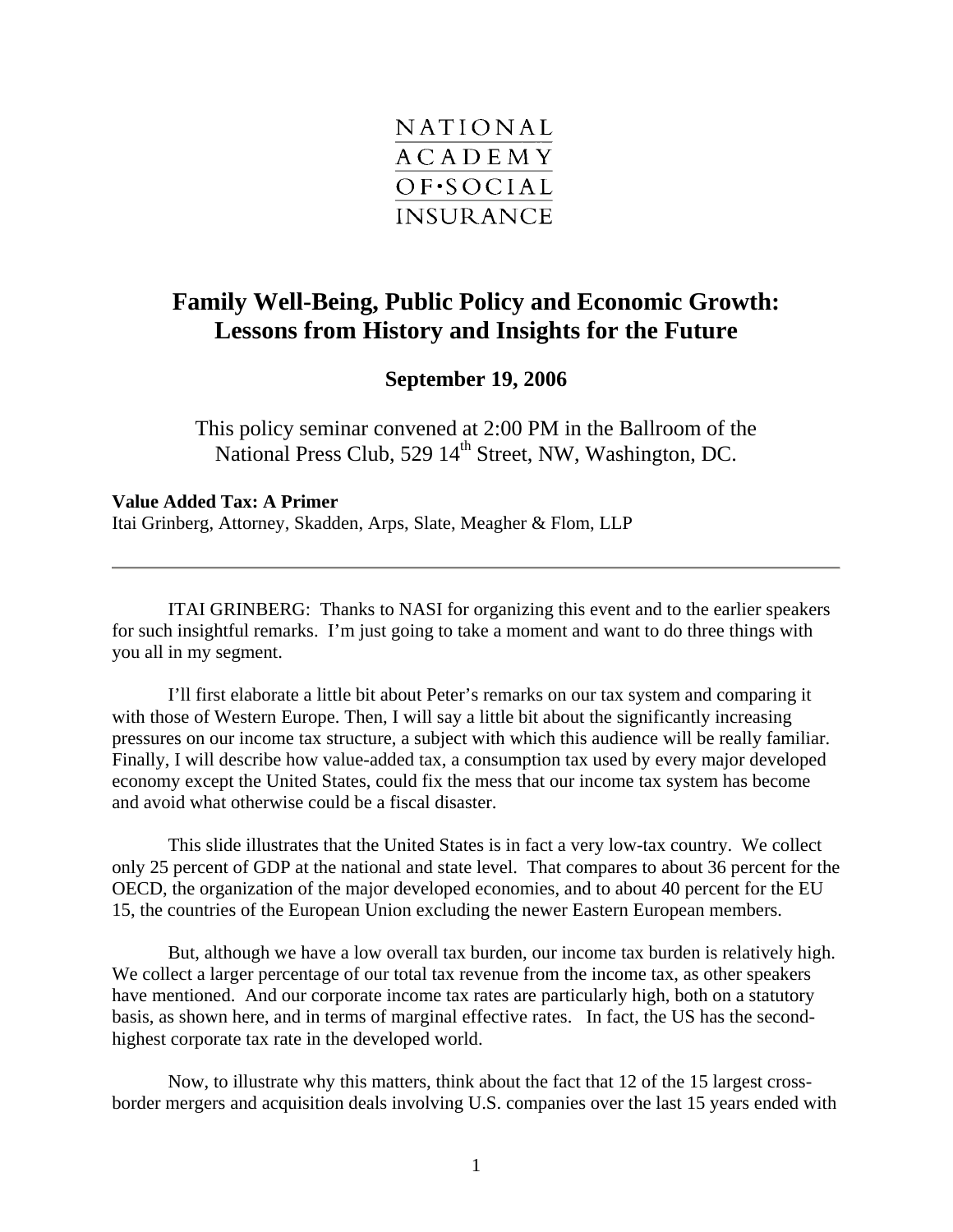the surviving parent company being foreign. That decision about the country of incorporation of the surviving parent is often made with tax factors in mind. And research suggests that the country of incorporation of multinational companies affects where it puts its research and development jobs, and management positions.

This question is important not just for shareholders, but also for U.S. workers. And similarly, startup companies that expect global revenues now often incorporate outside the United States in order to limit their exposure to the U.S. tax system, even when much of their workforce and much of their expected revenue is in the U.S. The corporate income tax rate is an important question, not just for people who own capital, but also for individuals generally.

More generally, relying excessively on income tax to fund government is sub-optimal, and by doing it, the U.S. fails to take advantage of our status as a low-tax country. The income tax impedes economic growth, creates confusion and unfairness, and is tremendously complex. Some estimates suggest that economic waste from distortions imposed by the income tax reach almost a trillion dollars a year.

The result of the complexity of the system is over a \$150 billion spent on compliance, and yet the tax gap, which is to say the difference between the amount that should be paid and the amount that is actually collected that is more than \$300 billion. Polling data suggest that everyone thinks the system is confusing and unmanageable, and in particular, young people no longer have compunction about cheating the system. Perhaps this is because with a set of rules as complex as our own, they worry that everyone else cheats, too.

That is just what is wrong now. Unfortunately, things are about to get much worse. The first looming problem is that we have no status quo. Between now and 2011, the most basic provisions of our income tax system are set to change or expire. The top rate will rise from 35 percent to 39.6 percent. The bottom rate will increase from 10 percent to 15 percent. The child tax credit falls from \$1,000 to \$500. Meanwhile, each year, Congress passes a patch to keep taxpayers out of the AMT, the Alternative Minimum Tax.

The first year that the AMT expires, more than 12 million taxpayers would pay the tax. Note that it is neither an alternative nor a minimum; rather, it is a mandatory maximum tax. It requires everyone to recalculate their tax a second time under a different set of rules and if that comes up with a higher amount, then they the higher number.

But allowing 20 to 50 million Americans to pay this gotcha tax is a political train wreck, which really means that it won't happen. The funny thing, though, is that our official budget estimates assume this is precisely what will happen. Since keeping 20 to 50 million Americans out of the AMT costs \$1.2 trillion just over the 10-year-budget window, what you are really talking about is the mother of all accounting fraud. This makes Enron look like small fries.

This won't be news to anyone here. We are at the National Academy of Social Insurance event, but the problem I just described isn't the worst of it; the biggest problem is our growing entitlement catastrophe. By 2047, the CBO projects Social Security, Medicare, and Medicaid will account for 18.3 percent of GDP. That's the 30-year average of federal tax revenue as a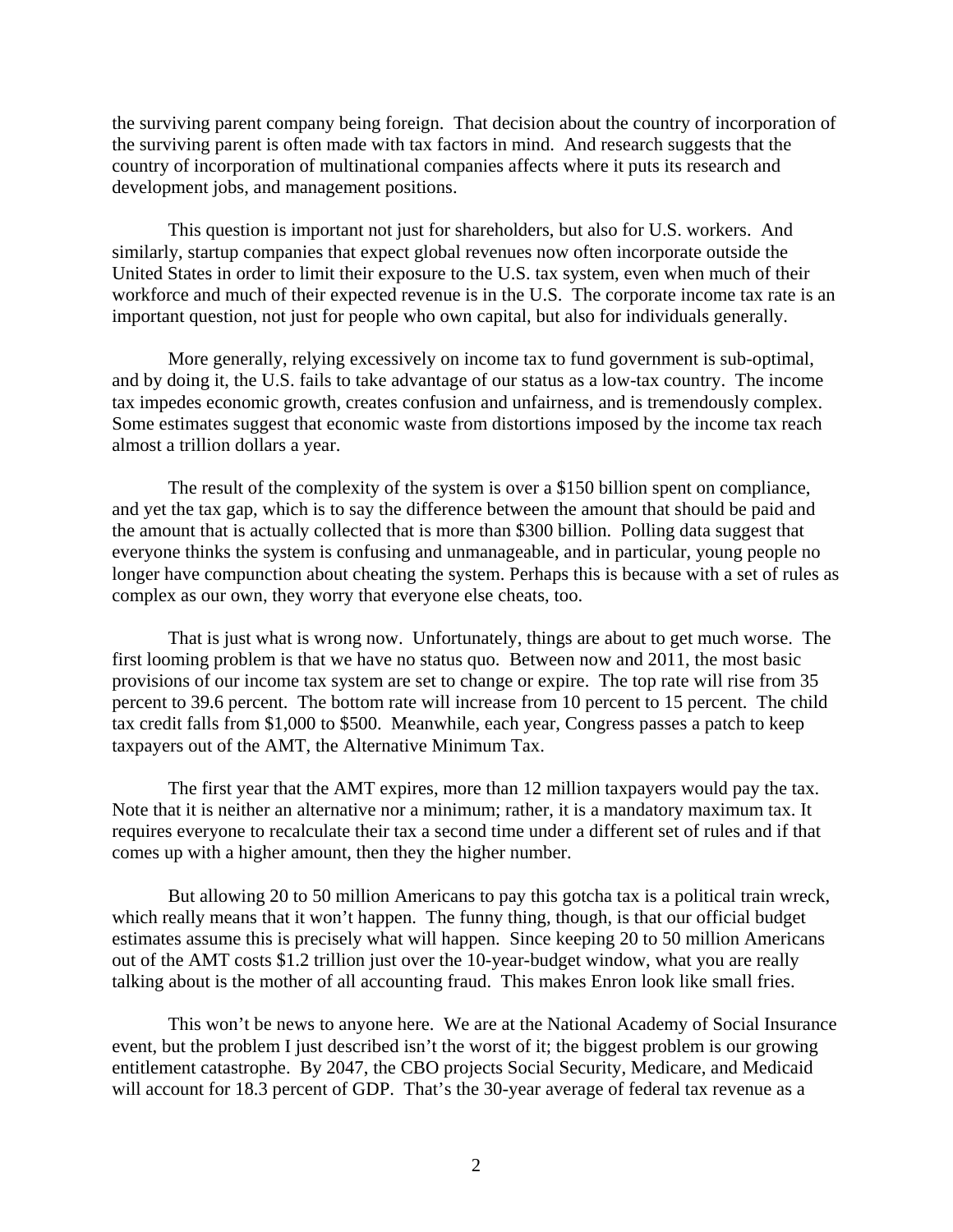percentage of GDP, which is to say that unless we increase taxes or change the programs, the entire federal budget will go to paying for these three programs.

This means that a serious fix requires major entitlement reform, dramatic and unprecedented increases in tax revenue or the elimination of a lot of other federal spending. This is just a graphical representation of that same point. The social insurance programs swamp out the rest of the government unless you increase revenues. We go from being a government that's an insurance company with an army to a government that's an insurance company without an army.

Some people tell you that we can grow our way of the problem. That's not true. The federal government currently has \$43 trillion in current dollar IOUs, and closing the fiscal gap without cutting spending or raising taxes requires double-digit, real-average-annual-economic growth for 75 years. No country on earth as ever done that.

If we do nothing to solve the problem, we either have to cut spending by 60 percent or increase taxes by 250 percent.

The good news, though, is that we can avoid all of this. There is a way to save ourselves from all of those terrible consequences. Again, The U.S. is a low-tax country overall, which gives us breathing room. Average U.S. sales taxes are well below the consumption tax rates among our major trading partners. That suggests there is substantial room to impose a valueadded tax without exceeding global norms. And the VAT can raise enough revenue to make income tax reform possible, by which I mean lower-income tax rates and a more sensible system that's less complex, and bring in revenues that can help us deal with our growing entitlements. People are getting older and we are going to have to help support them in one way or another.

So before going any further, I just want to slow down for a couple of minutes and explain how a VAT works. A VAT is just like a sales tax but it is assessed in smaller pieces and collected at every level of production and distribution. Imagine that you buy a \$350 chair at a store and you pay \$35 of tax in a sales tax. That is pretty straightforward, a 10 percent rate.

The problem, though, is if you are a consumer: you are not supposed to pay the tax if you are a small business, but it is really hard to tell whether a guy coming into store is buying a chair for his house or a chair for his office. Sales taxes are notoriously prone to one of two problems: they either double tax stuff by taxing the chair and then when the company sells the product, it is effectively being taxed again, or they don't tax the chair at all because they are trying to avoid the double tax. The VAT helps solve that problem and also has some other administration and enforcement advantages.

For example, imagine you are a lumberjack and you sell a \$100 piece of lumber. In a retail sales tax system, you would not assess tax since you are selling the wood to a chair maker and the chair maker is not a consumer. By contract, in a system with a VAT, you charge 10% or \$10. The chair maker then makes a chair, which he or she sells to a store for \$250 with a 10% tax as well, which is \$25. But instead of remitting the \$25 to the government, the chair maker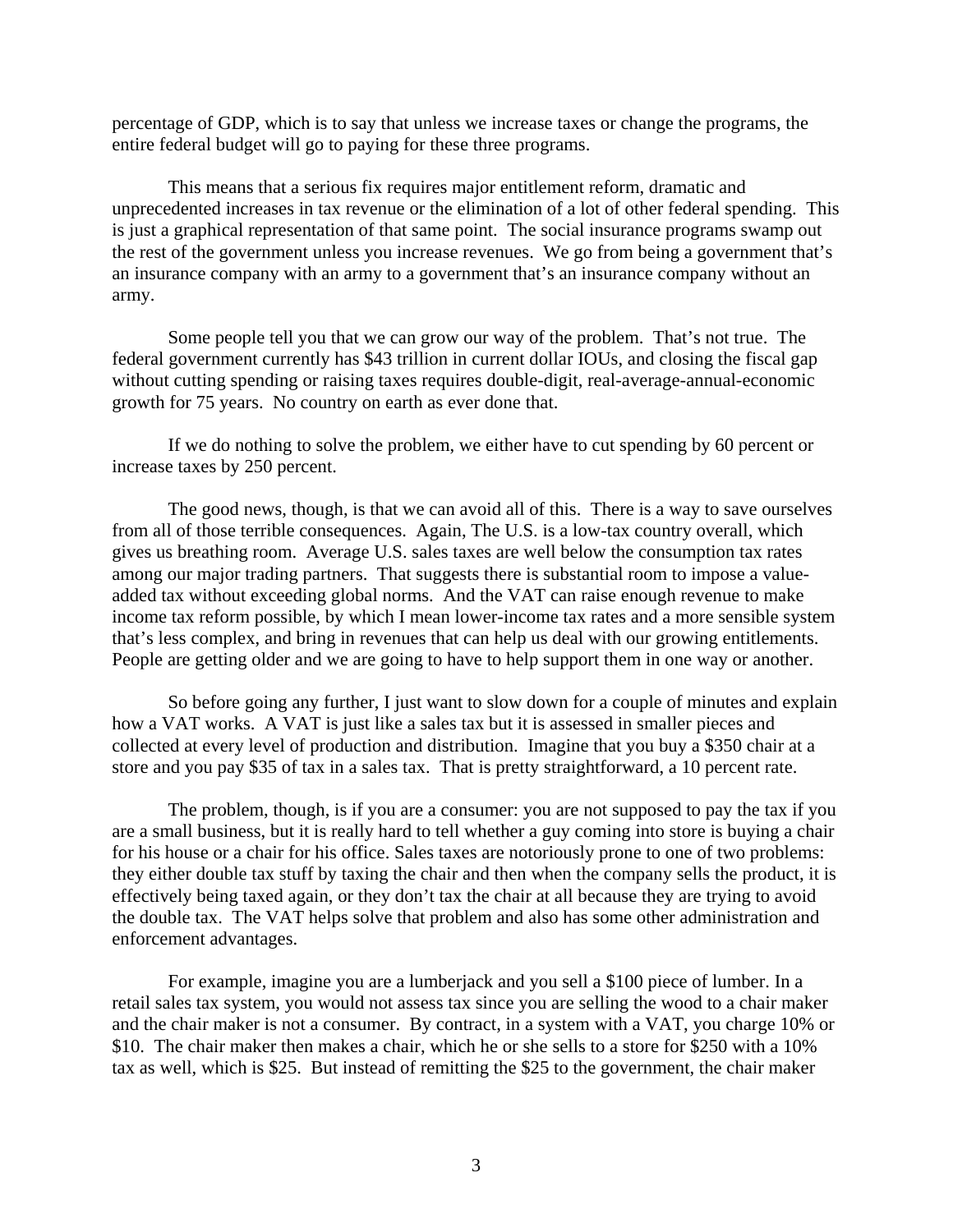says, hey, government, I am sending you \$15 and this receipt, which says I already paid the lumberjack \$10

Once you get to the level of the store, they are going to charge you \$35 in tax for the \$350 chair. The store says, hey, government, I paid the chair maker \$25. The tax is collected at exactly the same rate; it is a 10 percent tax, you pay \$35 at the store, but each of the companies has just told the government how much tax they paid the other guy, and in the process they have just helped the government collect the tax. It is hard for businesses to admit to all of their tax revenue, particularly when they are smaller, but it is easy to get someone to say, don't look at me for taxes; go to the guy I bought something from. That is the genius of the VAT.

I want to just make one comment. In some European countries the VAT is not on the receipt when you buy stuff at the store but it doesn't have to be that way. You can make the VAT every bit as visible as a sales tax is in the United States, as they do in Canada.

Why would we want this tax? Well, it allows us to exploit our competitive advantages of a low-tax country, and a broad based 15 percent VAT could collect 65 percent of the revenue of the income tax, around \$750 billion per year. Now, that's enough to take 100 million people off the income tax roles, reduce the top individual and corporate income tax rates to 15 to 25 percent, and repeal the AMT. You could provide an exemption from income tax for families with \$100,000 of income or less. You could also help fund Social Security, Medicare, and other entitlement programs, and you could balance the budget. The U.S. could and should have one of the lowest income taxes in the world without reducing government services or making our overall system less progressive. By keeping our income taxes high and our consumption taxes low, we basically fritter away our competitive advantage.

What are the main objections to the VAT? Well, from the left, the objection has historically been that the tax is regressive. That may be true, but the appropriate thing to do is to make other adjustments to guard against regressivity, especially if shifting from an income tax to a VAT. Now, in contrast, the VAT is actually more progressive than the payroll tax and that is worth keeping in mind. A payroll tax taxes work earnings below an income cap, or at least ours does, and only work earnings are taxed. A VAT, on the other hand, taxes only spending and it taxes all spending. If you make a million dollars a year, you are taxed on the \$900,000 to a million dollars when you spend it. It also taxes capital income, so when you earn money on investments, you are also taxed. Given the choice between encouraging savings, which a VAT does by not taxing them, and taxing working, I find it hard to see why we would choose higher payroll taxes over a VAT to pay for needed revenue.

The main objection from the right to the VAT, on the other hand, is that it is a money machine. People think it is invisible and therefore will allow government to grow. The basic idea here is that it is a really efficient good tax so we shouldn't do it. (Laughter.) The data don't support that analysis. The best studies suggest that there is no clear connection between imposing a VAT and government getting larger. That said, if we wait too long and then try to address our entitlement crisis in sort of the final days with the VAT, we might find that this particular criticism is a self-fulfilling prophecy.